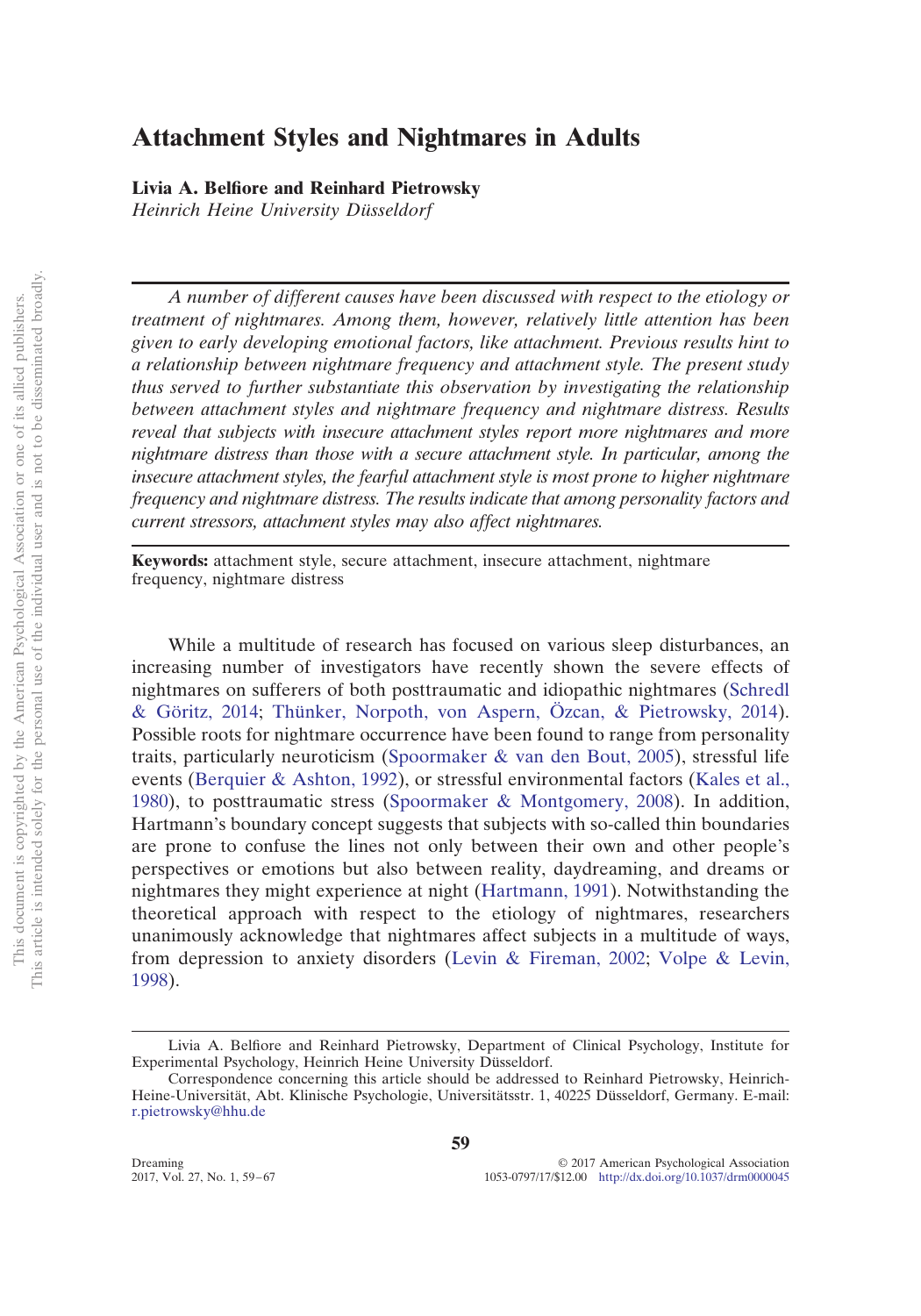An additional concept that may help understand who might be likely affected by nightmares is attachment theory [\(Bowlby, 1982\)](#page-7-5). This theory suggests that on the basis of childhood experiences, people may develop different attachment styles, that is, the behavioral and emotional reactions to close persons and following the (temporal) loss of this relationship. In addition to a secure attachment style, three insecure attachment styles have been defined: the avoidant, preoccupied, and fearful attachment styles [\(Ainsworth, 1964\)](#page-7-6). While a secure attachment style results in a stable behavioral and emotional relation to primary and later attachment figures, the insecure attachment styles are related to emotional and social difficulties in relationships and social interactions [\(Bartholomew & Horowitz, 1991\)](#page-7-7). It was shown that insecure attachment styles are also related to more psychological complaints and distress in juvenile and adult life [\(Bifulco, Moran, Ball, &](#page-7-8) [Bernazzani, 2002\)](#page-7-8). Since insecure attachment styles are also related to difficulties in the regulation of closeness and boundaries, a possible link between attachment styles and nightmares (i.e., boundary thinness) can be hypothesized.

So far, [Csóka, Simor, Szabó, Kopp, and Bódizs \(2011\)](#page-7-9) have examined how childhood separation from the mother as an attachment figure relates to nightmares in adults discriminating between secure and insecure styles. They found that early maternal separation was associated with high nightmare frequency in adults as well as high negative dream affect. Although some research indicates that subjects with an anxious attachment style are significantly more prone to sleep disturbances [\(Escolas,](#page-7-10) [Pitts, Safer, & Bartone, 2013;](#page-7-10) [Maunder, Hunter, & Lancee, 2011;](#page-7-11) [Troxel, Cyranowski,](#page-8-4) [Hall, Frank, & Buysse, 2007;](#page-8-4) [Verdecias, Jean-Louis, Zizi, Casimir, & Browne, 2009\)](#page-7-12), little is known about its influence on nightmares. Arguing that distinguishing the various types of insecure attachment styles would offer additional data to further interpret and investigate the relationship between nightmares and attachment styles, we conducted this research with the central assumption that insecure patterns of attachment would be significantly associated with nightmare occurrence, nightmare distress and impairment of everyday life. We predicted that subjects with insecure attachment patterns would report significantly more nightmares as well as suffer from significantly more nightmare distress than those with a secure attachment style. When looking at the insecure styles, we also predicted that those with a "fearful" pattern of attachment would suffer from significantly more nightmares than subjects who fall into the "avoidant" or "preoccupied" categories. Furthermore, we assumed that categories of the Experience in Close Relationship Scale (ECR) would be significantly different with respect to nightmare distress as assessed by the Nightmare Distress Questionnaire (NDQ). Moreover, we hypothesized that ECR scores would predict the NDQ total score.

### **Method**

## **Participants**

For the purpose of this study, we recruited participants via online platforms and social media, as well as through face-to-face interactions. Paper-and-pencil submissions were manually added to our database. The face-to-face contacts and paper-and-pencil submissions were mainly recruited in the university context,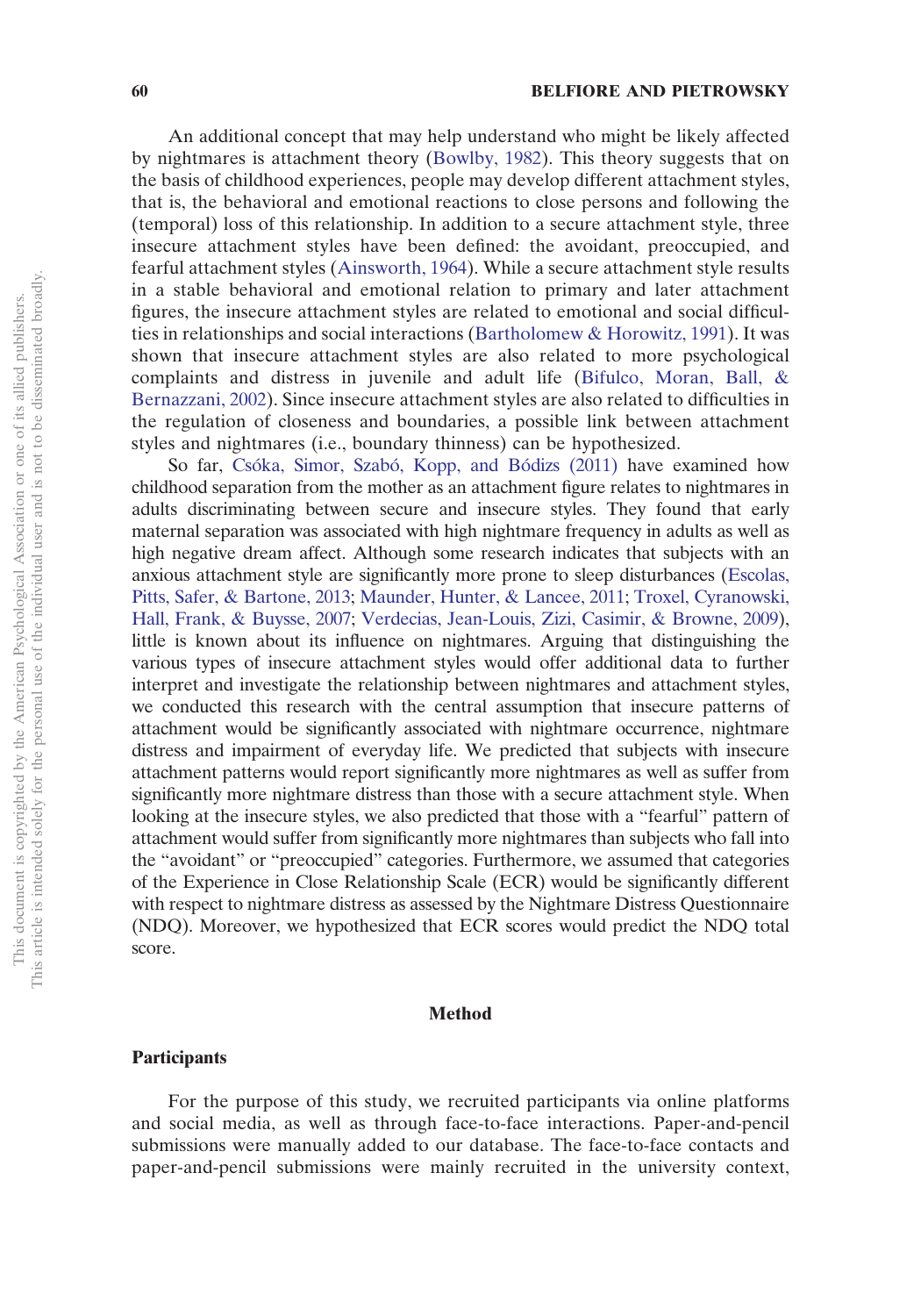resulting in a high proportion of psychology students in the sample. Surveys were conducted from May 2014 until December 2015. Using the server-side scripting language PHP, the open-source relational database management system MySQL, and the open-source JavaScript library jQuery, an online interface was created where participants filled out the survey and our team gathered all relevant data. A total of 1,569 subjects started the online survey; 610 participants dropped out during the survey, and 5 participants identified with nonsensical entries. The resulting sample therefore counted a total of 954 data sets with a mean age of 32.33 years  $(SD = 11.72)$ , ranging from 18–77 years. It consisted of 269 men (mean age: 34.12;  $SD = 12.84$ ) and 685 women (mean age:  $31.63$ ;  $SD = 11.19$ ). The final sample held 258 subjects who indicated suffering from nightmares "at least once a month"  $(n =$ 183) or "at least once a week"  $(n = 75)$  and 696 who experienced nightmares "less than once a month"  $(n = 376)$  or "never at all"  $(n = 320)$ .

## **Procedure**

Attachment style and nightmare distress were assessed in the participants through self-evaluation measures; furthermore, we asked participants to answer a demographic assessment specifically designed to collect information about quantity and quality of nightmare experiences. The German translation of the ECR [\(Brennan, Clark, &](#page-7-13) [Shaver, 1998;](#page-7-13) [Neumann, Rohmann, & Bierhoff, 2007\)](#page-7-14), consisting of 36 items using a 7-point Likert scale, was used to assess attachment styles. The instrument utilizes "avoidance" and "anxiety" scales to assign participants to one of the four categories with respect to attachment—in addition to the "secure" pattern, "insecure" patterns are expressed in "avoidant," "preoccupied," and "fearful" categories. Using the mean values of our sample for the ECR scales as a cutoff to differentiate between high and low scores (anxiety,  $M = 3.47$ ,  $SD = 1.20$ ; avoidance,  $M = 3.00$ ,  $SD = 1.12$ ), we conducted a *k*-means cluster analysis to designate the respective attachment style (secure: low avoidance, low anxiety; fearful: high avoidance, high anxiety; avoidant: high avoidance, low anxiety; preoccupied: high anxiety, low avoidance). Nightmare distress was assessed with the NDQ [\(Belicki, 1992\)](#page-7-15) in its German translation [\(Böck](#page-7-16)[ermann, Gieselmann, & Pietrowsky, 2014\)](#page-7-16), allowing assessment of a total score, as well as nightmare distress, sleep impact, and daytime impact subscales. To investigate the differences between groups of participants who frequently have nightmares and those who are not or rarely affected by nightmares, we pooled subjects into groups of high versus low nightmare frequency as taken from the self-reported data collected through the item "How often did you experience nightmares during the past months?" Subjects who answered "none at all" or "less than one a month" were pooled into the group of "low nightmare frequency," and those who reported "more than once a month" or "once a week or more" were placed into the group of "high nightmare frequency."

## **Results**

The distribution of the attachment styles as assessed by the ECR for the total sample and the subgroups of high and low nightmare frequency is given in [Table 1.](#page-3-0) As can be seen, secure attachment styles are more likely in participants with low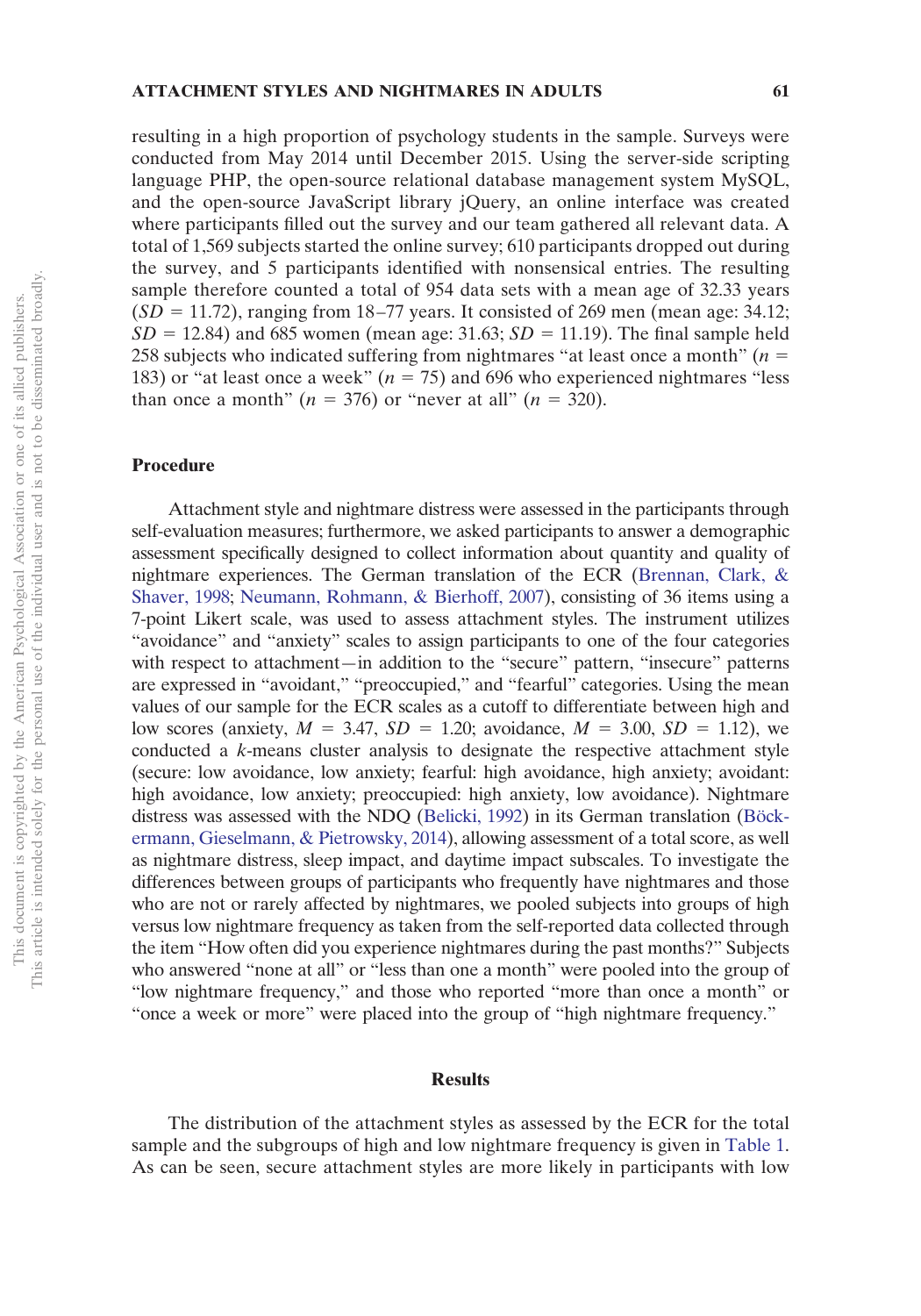<span id="page-3-0"></span>Table 1

*Participants Displaying the Attachment Style as Assessed by the Experiences in Close Relationship Scale for the Whole Sample of Participants and for the Subgroups of Subjects With High or Low Nightmare Frequency*

| Attachment style | Total sample<br>$(N = 954)$ , n $(\%)$ | High nightmare<br>frequency<br>$(n = 258), n$ (%) | Low nightmare<br>frequency<br>$(n = 696), n$ (%) |  |
|------------------|----------------------------------------|---------------------------------------------------|--------------------------------------------------|--|
| Secure           | 307(32.2)                              | 44 (17.1)                                         | 263(37.8)                                        |  |
| Avoidant         | 186 (19.5)                             | 60(23.3)                                          | 126(18.1)                                        |  |
| Preoccupied      | 287(30.1)                              | 80(31.0)                                          | 207(29.7)                                        |  |
| Fearful          | 174(18.2)                              | 74 (28.7)                                         | 100(14.4)                                        |  |

nightmare frequency while insecure attachment styles (avoidant, preoccupied, and fearful) are more likely in participants with high nightmare frequency.

In the subgroup with high nightmare frequency  $(n = 258)$ , 81 (31.4%) admitted to using prescription drugs to cope with the condition and 74 (28.7%) said they worked with a therapist. This group specified being diagnosed with depression (31.5%), anxiety (17.7%), posttraumatic stress disorder (PTSD; 10.8%), obsessive–compulsive disorder (2.3%), addiction (2.3%), or "other mental disorders" (9.6%). Of the subjects with high nightmare frequency, 54.3% stated that they usually awake with fright from their dreams while 45.7% tended to sleep through them. When asked about recurring topics in their nightmares using multiple choice, subjects with frequent nightmares indicated nightmare motifs to be about "threats/chasing" (74.6%), "violence/attacks" (52.3%), "death/dying" (57.3%), "loss/abandonment" (62.4%), "accident/catastrophe" (45.8%), "animals/other beings" (24.6%), and "other" (28.2%), consisting of "defeat"  $(n = 7)$ , disorientation"  $(n = 5)$ , "exams"  $(n = 3)$ , "falling"  $(n = 2)$ , "tooth decay"  $(n = 2)$ , and "fire"  $(n = 2)$ . Emotions experienced during the nightmare in those participants with frequent nightmares were assessed through multiple choice, adding up to "fear" (91.4%), "shame/disgust" (31.8%), "sadness" (67.8%), "aggression/anger" (47.3%), "surprise" (29.8%), and "other" emotions  $(8.1\%)$ , including "worries"  $(n = 8)$ , "panic/angst"  $(n = 4)$ , "disappointments"  $(n = 2)$ , "helplessness"  $(n = 9)$ , "desperation"  $(n = 5)$ , "irritation"  $(n = 3)$ , "stress"  $(n = 3)$ , "loneliness"  $(n = 2)$ , and "commotion"  $(n = 2)$ .

We combined participants with the avoidant, preoccupied, and fearful patterns into the "insecure" group and conducted a chi-square test between high versus low nightmare frequency and secure versus insecure attachment styles, revealing that out of 628 participants with an insecure attachment style, 32.50% reported high-frequency nightmares, while 15.27% of the 326 subjects with a secure attachment style were in the high-frequency nightmare group,  $\chi^2(1, N = 965)$  = 31.99,  $p < .001$ ; [Table 2.](#page-4-0) When looking at the insecure attachment style, participants with a "fearful" style were more likely to have a higher nightmare frequency than both the participants with "avoidant" and the "preoccupied" styles pooled into one group,  $\chi^2(1, N = 965) = 10.15, p < .001$ ; [Table 2.](#page-4-0)

With respect to the NDQ scales, significant differences were observed between the four ECR attachment style groups in accordance to our predictions (NDQ total score:  $F = 26.83$ ,  $p < .001$ ; NDQ distress:  $F = 3.22$ ,  $p < .001$ ; NDQ sleep impact:  $F = 4.82, p < .001$ ; NDQ daytime impact:  $F = 5.39, p < .001$ ). NDQ scores were significantly lower for participants assigned to the secure attachment style com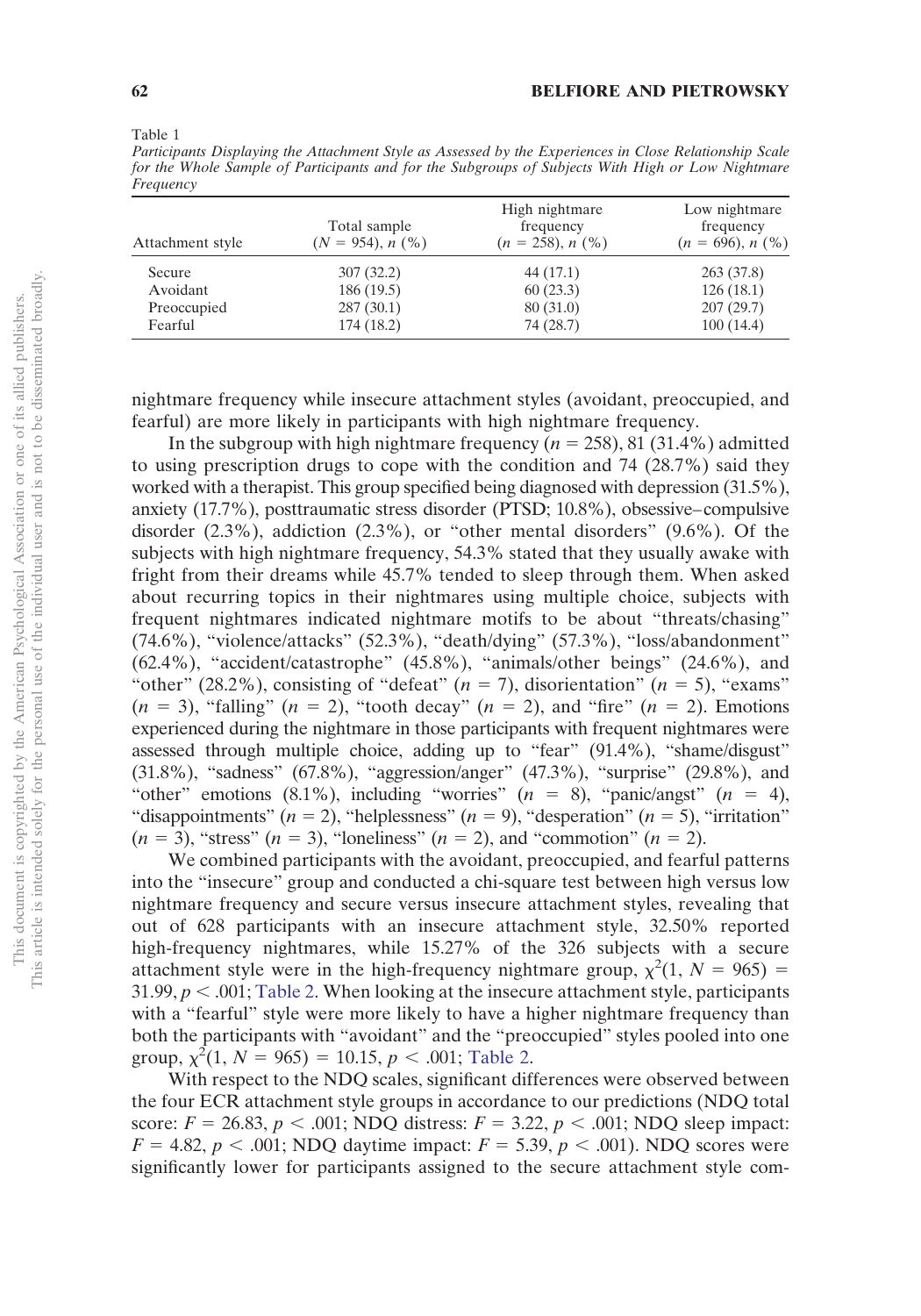<span id="page-4-0"></span>Table 2

*Percentage of Participants With Nightmares Depending on the Attachment Styles*

| Attachment style         | Participants with<br>nightmares $(\% )$ |
|--------------------------|-----------------------------------------|
| Secure $(n = 326)$       | 15.3                                    |
| Insecure $(n = 628)$     | 32.5                                    |
| Fearful                  | 41.8                                    |
| Avoidant and preoccupied | 28.8                                    |

pared to those with preoccupied attachment, avoidant attachment, and fearful attachment, as illustrated in [Table 3.](#page-4-1)

To further substantiate these differences, subsequent analyses of variance were performed (a) between the secure and the combined insecure attachment styles and (b) within the insecure attachment styles between the fearful and the two other insecure attachment styles. When contrasting the secure with the combined insecure attachment styles (avoidant, preoccupied, and fearful), significantly more nightmare distress related to insecure attachment emerged on all NDQ scales: NDQ total ( $F = 21.88$ ,  $p < .001$ ,  $d = 0.40$ ), NDQ distress ( $F = 8.75$ ,  $p = .007$ ,  $d =$ 0.25), NDQ sleep impact  $(F = 28.19, p < .001, d = 0.46)$ , and NDQ daytime impact  $(F = 14.00, p < .001, d = 0.32)$ . Within the insecure attachment styles, the "fearful" category was significantly more affected by nightmares than the "avoidant and preoccupied" category: NDQ total  $(F = 21.49, p < .001, d = 0.46)$ , NDQ distress  $(F = 8.66, p = .003, d = 0.30), \text{NDO}$  sleep impact  $(F = 15.77, p < .001, d = 0.34),$ and NDQ daytime impact  $(F = 21.43, p < .001, d = 0.47)$ .

Both ECR scales—"anxiety" and "avoidance"—predicted NDQ total score, as shown by a multiple regression analysis. Using the enter method, anxiety and

<span id="page-4-1"></span>Table 3

*Means and Standard Deviations of NDQ Measures Among ECR Attachments Styles and Pairwise Comparisons Between Secure and Each of the Insecure Attachment Styles*

| NDO               | Secure<br>$(n = 181)$ |      | Preoccupied<br>$(n = 159)$                       |      | Avoidant<br>$(n = 136)$                          |       | Fearful<br>$(n = 165)$                           |       |
|-------------------|-----------------------|------|--------------------------------------------------|------|--------------------------------------------------|-------|--------------------------------------------------|-------|
|                   | Mean                  | SD   | Mean                                             | SD   | Mean                                             | SD    | Mean                                             | SD    |
| Total             | 26.25                 | 9.28 | 30.67<br>$t(388) = -4.52$<br>$p < .001, d = .39$ | 8.67 | 34.22<br>$t(254) = -5.86$<br>$p < .001, d = .68$ | 13.68 | 35.16<br>$t(325) = -7.96$<br>$p < .001, d = .86$ | 11.30 |
| <b>Distress</b>   | 10.03                 | 4.75 | 11.41<br>$t(388) = -2.79$<br>$p = .005, d = .31$ | 4.30 | 13.47<br>$t(254) = -5.45$<br>$p < .001, d = .63$ | 6.12  | 13.36<br>$t(334) = -6.26$<br>$p < .001, d = .68$ | 5.11  |
| Sleep<br>impact   | 7.32                  | 2.39 | 8.72<br>$t(388) = -5.12$<br>$p < .001, d = .58$  | 2.42 | 8.63<br>$t(254) = -5.23$<br>$p < .001, d = .47$  | 3.15  | 9.32<br>$t(325) = -7.19$<br>$p < .001, d = .81$  | 2.57  |
| Daytime<br>impact | 7.53                  | 3.00 | 9.06<br>$t(388) = -5.30$<br>$p < .001, d = .49$  | 3.19 | 9.93<br>$t(254) = -4.06$<br>$p < .001, d = .61$  | 4.69  | 10.53<br>$t(325) = -7.48$<br>$p < .001, d = .85$ | 3.99  |

*Note.* NDQ = Nightmare Distress Questionnaire; ECR = Experiences in Close Relationship Scale.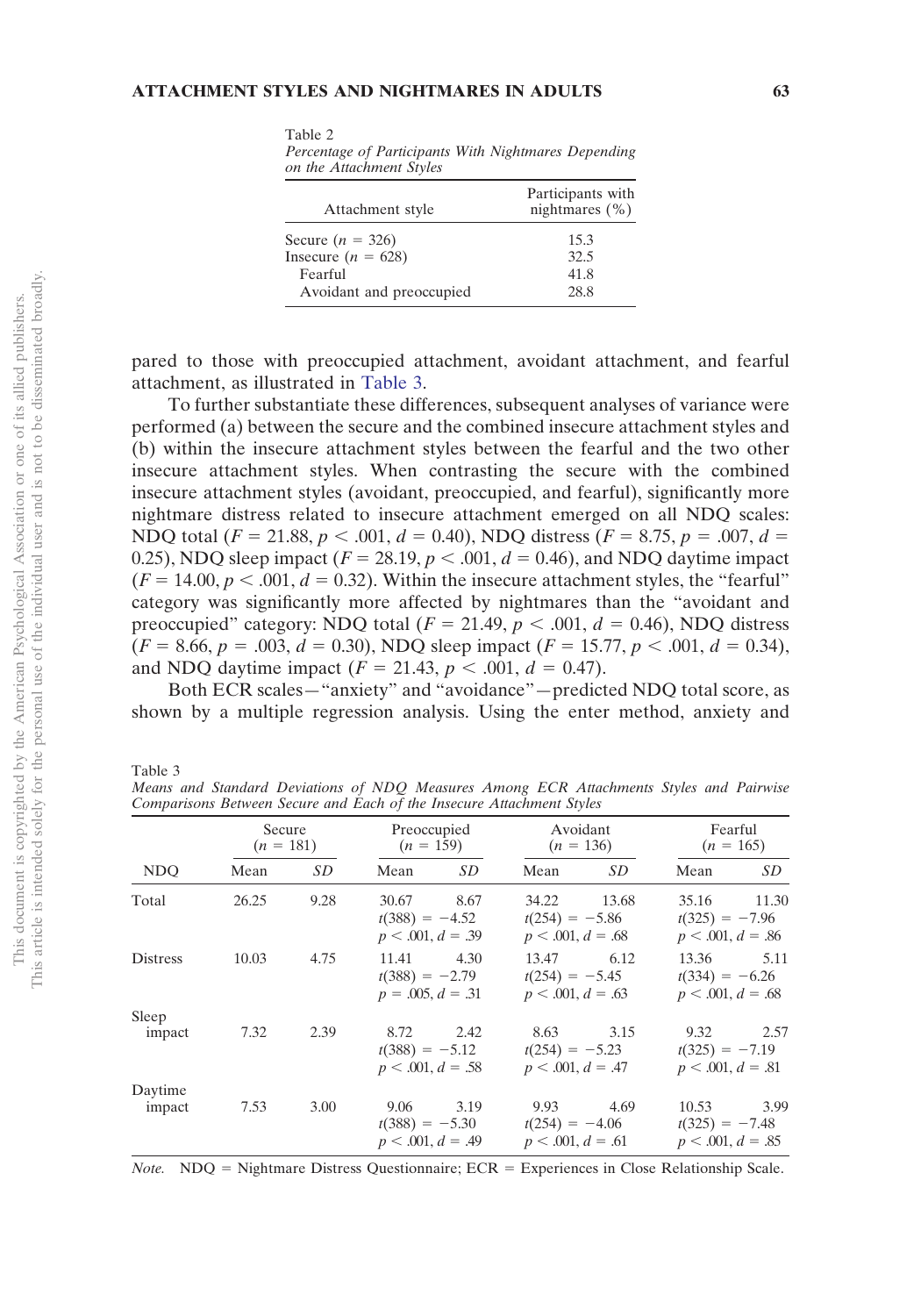avoidance ratings explained a significant amount of the variance in the NDQ total rating ( $F = 42.46$ ,  $p < .001$ ,  $R^2 = .118$ ,  $R^2$  adjusted = .115). The analysis showed significant prediction of the NDQ rating for both anxiety ( $\beta$  = .23, *t*(636) = 6.17,  $p < .001$ ) and avoidance ( $\beta = .24$ ,  $t(636) = 6.41$ ,  $p < .01$ ).

### **Discussion**

Consistent with our predictions, subjects with insecure attachment styles reported more nightmares than subjects with "secure" attachment patterns. Also consistent with our hypotheses, we found the "insecure" group to have higher nightmare distress, as highlighted by significant differences in the "secure" group on every scale of the NDQ. These findings are congruous with previous research showing that subjects with an insecure attachment style tend to suffer from sleep disturbances, especially from nightmares [\(Csóka et al., 2011\)](#page-7-9). The present investigation further highlights that this group of participants also reports having more nightmare distress, referring to both sleep and daytime impact and thus emphasizing the effects of their disturbance on various and diverse areas of their day-to-day life.

Comparing subjects falling into the "fearful" category to a combined insecure group of "avoidant" and "preoccupied" subjects, we found that they not only suffer from significantly more nightmares but also experience more distress as measured by all NDQ scales. These findings take aforementioned previous research by [Csóka](#page-7-9) [et al. \(2011\)](#page-7-9) to a new level, as we were able to determine the specific attachment style that stands out as most vulnerable to nightmare suffering.

Moreover, our analyses showed that attachment style groups as determined by the ECR differed significantly from one another with respect to their nightmare distress as rated through the NDQ total score, with the "secure" participants scoring lowest. Moreover, we found that ECR scales predicted NDQ total score outcome, which showed that both anxiety and avoidance have an impact on nightmare sufferance. As we predicted, the combination of the two scales explained a great amount of variance with respect to the NDQ total score.

Assessing attachment styles through multiple-choice questionnaires as done in the present study can be argued to not be as multifarious and abundant in information as qualitative investigations using, for example, semistructured interviews, as pointed out by [Roisman et al. \(2007\);](#page-7-17) nonetheless, self-evaluation represents the method of choice for an epidemiological approach like ours aiming at reaching close to a thousand participants. Nightmare frequency was assessed through a 4-point multiple-choice item that asked each participant to recount how often he or she experienced nightmares. While some studies about nightmare occurrence suggest that up to 70% of the general population suffer from occasional nightmares [\(Hublin, Kaprio, Partinen, & Koskenvuo, 1999\)](#page-7-18), most researchers have found around 3%–5% of the adult population suffers from frequent nightmares [\(Hublin et al., 1999;](#page-7-18) [Klink & Quan, 1987;](#page-7-19) [Spoormaker & van den Bout, 2005;](#page-8-1) [Stepansky et al., 1998\)](#page-8-5). Since, additionally, as many are estimated to "have a current problem with nightmares" [\(Nielsen & Zadra, 2000\)](#page-7-20), we decided to split our sample into groups of high and low nightmare frequency by grouping those who said they never or seldom experience nightmares and those who suffered from them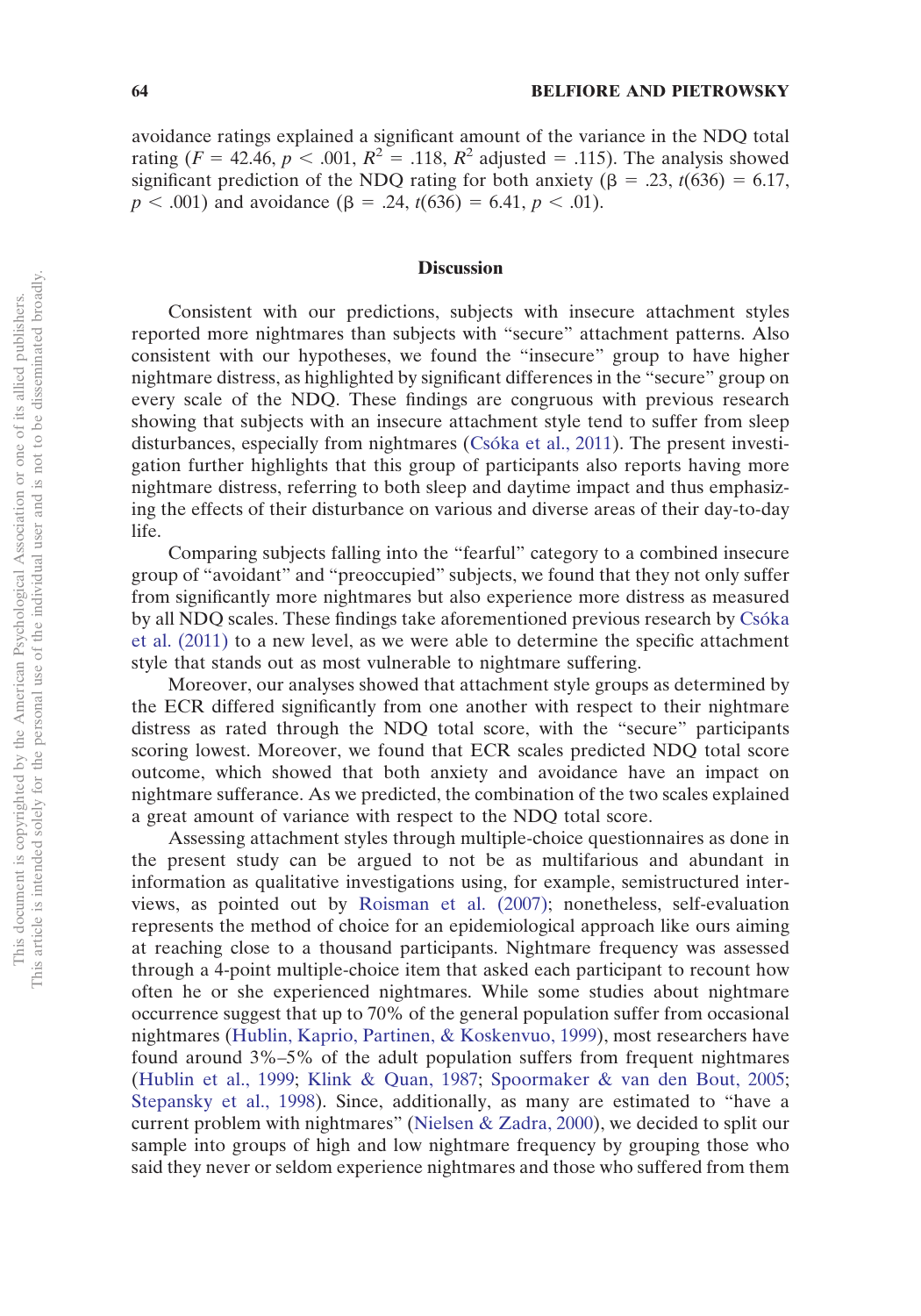at least once a month. Since [Levin and Fireman \(2002\)](#page-7-4) consider nightmare frequency to be high when a subject experiences nightmares at least once a week, one could argue that the cutoff could have been higher—we decided against this for the present study, since this very strict criterion is applied mostly for therapy indication.

Although the number of participants in this study was high, we counted far more subjects with very little or no nightmare suffering at all—this is an equivalent rendition of the population, considering that most studies found nightmare suffering to be prevalent in far less than 10% of the nonclinical population [\(Spoormaker, 2008\)](#page-8-6). The very homogeneous female subsample can be considered another limitation of this study, since a large number of all participants were psychology students.

Last, some researchers have pointed out that anxiety as a trait might affect outcome measures in attachment style assessment [\(Dılmaç, Hamarta, & Arslan,](#page-7-21) [2009\)](#page-7-21). It is thus to be noted that we administered no specific measure to test for trait anxiety. However, it should be noted that to some degree, trait anxiety may have confounded the results in a way that higher trait anxiety may be correlated with insecure attachment styles as well as with a higher nightmare frequency. Thus, trait anxiety may link insecure attachment and nightmare frequency and nightmare distress.

Beyond that, a possible link between nightmares and attachment style can be seen in emotion regulation in general and with respect to trauma in particular. Subjects with an unsecure attachment style may not only experience more fear or anxiety than secure-bound persons but also suffer more from other negative emotions like hopelessness, grief, or loneliness and exhibit less effective (intrapersonal) coping behavior for these emotions. Thus, this pronounced experience of negative emotions may lead to more nightmares and nightmare distress. In particular, it may be speculated that persons with insecure attachment styles had experienced more traumas during early childhood (which prevented a secure attachment), leading to an enhanced nightmare prevalence, especially if these traumas were unresolved (e.g., [Lyons-Ruth & Block, 1996\)](#page-7-22). However, the percentage of participants with PTSD in our sample (10.8%) is much smaller than the percentage of insecure attached participants. However, not all subjects with an unresolved childhood trauma may be aware of that, and not every trauma leads to PTSD, so the number of PTSD diagnoses probably underestimates the number of experienced traumas.

Our findings bring to light a link between an insecure attachment pattern and nightmare suffering that opens an interesting field of research to be investigated. Particularly, looking at the evidence that the "fearful" attachment style is most prone to nightmare suffering, it is reasonable to infer that subjects with this attachment style not only experience ambivalent and anxious attachment behavior, leading to more experiences that are not properly processed and thus transferred into dreams and nightmares, but also lack the ability to cope with distress. The resulting feeling of insufficient emotional support because of such constraints on closeness may leave these individuals feeling as though they are helpless against their suffering, once again confirming their internal working model with respect to attachment. The presented findings open a new perspective on nightmares with respect to attachment, as well as the link between the two.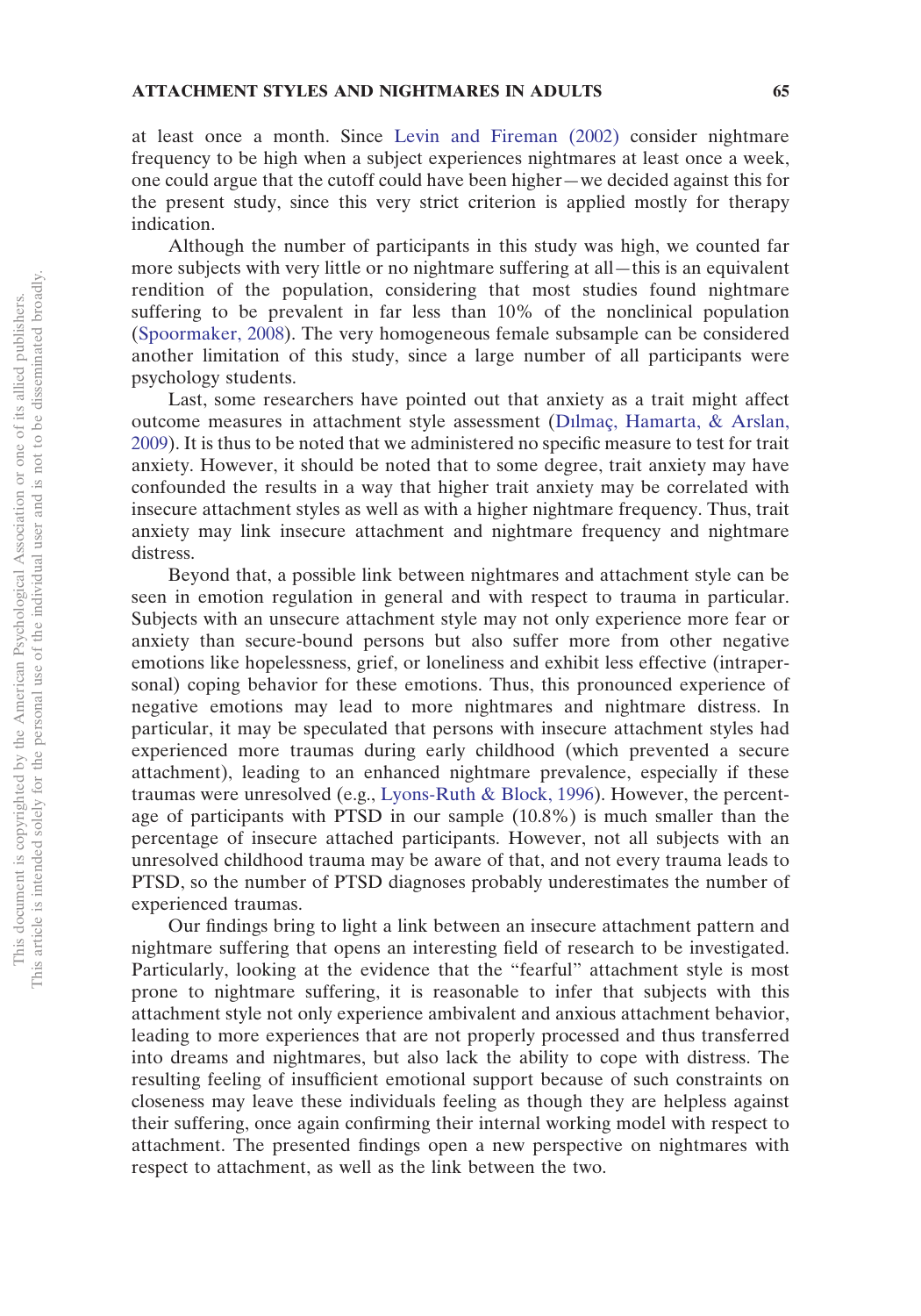#### **References**

- <span id="page-7-6"></span>Ainsworth, M. D. (1964). Patterns of attachment behavior shown by the infant in interaction with his mother. *Merrill-Palmer Quarterly, 10,* 51–58.
- <span id="page-7-7"></span>Bartholomew, K., & Horowitz, L. M. (1991). Attachment styles among young adults: A test of a four-category model. *Journal of Personality and Social Psychology, 61,* 226–244. [http://dx.doi.org/10.1037/0022-](http://dx.doi.org/10.1037/0022-3514.61.2.226) [3514.61.2.226](http://dx.doi.org/10.1037/0022-3514.61.2.226)
- <span id="page-7-15"></span>Belicki, K. (1992). Nightmare frequency versus nightmare distress: Relations to psychopathology and cognitive style. *Journal of Abnormal Psychology, 101,* 592–597. [http://dx.doi.org/10.1037/0021-](http://dx.doi.org/10.1037/0021-843X.101.3.592) [843X.101.3.592](http://dx.doi.org/10.1037/0021-843X.101.3.592)
- <span id="page-7-1"></span>Berquier, A., & Ashton, R. (1992). Characteristics of the frequent nightmare sufferer. *Journal of Abnormal Psychology, 101,* 246–250. <http://dx.doi.org/10.1037/0021-843X.101.2.246>
- <span id="page-7-8"></span>Bifulco, A., Moran, P. M., Ball, C., & Bernazzani, O. (2002). Adult attachment style. I: Its relationship to clinical depression. *Social Psychiatry and Psychiatric Epidemiology, 37,* 50–59. [http://dx.doi.org/10.1007/s127-002-](http://dx.doi.org/10.1007/s127-002-8215-0) [8215-0](http://dx.doi.org/10.1007/s127-002-8215-0)
- <span id="page-7-16"></span>Böckermann, M., Gieselmann, A., & Pietrowsky, R. (2014). What does nightmare distress mean? Factorial structure and psychometric properties of the Nightmare Distress Questionnaire (NDQ). *Dreaming, 24,* 279–289. <http://dx.doi.org/10.1037/a0037749>
- <span id="page-7-5"></span>Bowlby, J. (1982). Attachment and loss: Retrospect and prospect. *American Journal of Orthopsychiatry, 52,* 664–678. <http://dx.doi.org/10.1111/j.1939-0025.1982.tb01456.x>
- <span id="page-7-13"></span>Brennan, K. A., Clark, C. L., & Shaver, P. R. (1998). Self-report measurement of adult attachment: An integrative overview. In J. A. Simpson & W. S. Rholes (Eds.), *Attachment theory and close relationships* (pp. 46–76). New York, NY: Guilford.
- <span id="page-7-9"></span>Csóka, S., Simor, P., Szabó, G., Kopp, M. S., & Bódizs, R. (2011). Early maternal separation, nightmares, and bad dreams: Results from the Hungarostudy Epidemiological Panel. *Attachment & Human Development, 13,* 125–140. <http://dx.doi.org/10.1080/14616734.2011.553991>
- <span id="page-7-21"></span>Dılmaç, B., Hamarta, E., & Arslan, C. (2009). Analysing the trait anxiety and locus of control of undergraduates in terms of attachment styles. *Kuram ve Uygulamada Eğitim Bilimleri*, 9, 143–159.
- <span id="page-7-10"></span>Escolas, S. M., Pitts, B. L., Safer, M. A., & Bartone, P. T. (2013). The protective value of hardiness on military posttraumatic stress symptoms. *Military Psychology, 25,* 116–123. <http://dx.doi.org/10.1037/h0094953>
- <span id="page-7-3"></span>Hartmann, E. (1991). *Boundaries in the mind: A new psychology of personality*. New York, NY: Basic Books.
- <span id="page-7-18"></span>Hublin, C., Kaprio, J., Partinen, M., & Koskenvuo, M. (1999). Limits of self-report in assessing sleep terrors in a population survey. *Sleep: Journal of Sleep Research & Sleep Medicine, 22,* 89–93.
- <span id="page-7-2"></span>Kales, A., Soldatos, C. R., Caldwell, A. B., Charney, D. S., Kales, J. D., Markel, D., & Cadieux, R. (1980). Nightmares: Clinical characteristics and personality patterns. *The American Journal of Psychiatry, 137,* 1197–1201. <http://dx.doi.org/10.1176/ajp.137.10.1197>
- <span id="page-7-19"></span>Klink, M., & Quan, S. F. (1987). Prevalence of reported sleep disturbances in a general adult population and their relationship to obstructive airways diseases. *Chest, 91,* 540–546. <http://dx.doi.org/10.1378/chest.91.4.540>
- <span id="page-7-4"></span>Levin, R., & Fireman, G. (2002). Nightmare prevalence, nightmare distress, and self-reported psychological disturbance. *Sleep: Journal of Sleep and Sleep Disorders Research, 25,* 205–212.
- <span id="page-7-22"></span>Lyons-Ruth, K., & Block, D. (1996). The disturbed caregiving system: Relation among childhood trauma, maternal caregiving, and infant affect and attachment. *Infant Mental Health Journal, 17,* 257-275. [http://dx.doi.org/10.1002/\(SICI\)1097-0355\(199623\)17:3](http://dx.doi.org/10.1002/(SICI)1097-0355(199623)17:3<257::AID-IMHJ5>3.0.CO;2-L)<257::AID-IMHJ5>3.0.CO;2-L
- <span id="page-7-11"></span>Maunder, R. G., Hunter, J. J., & Lancee, W. J. (2011). The impact of attachment insecurity and sleep disturbance on symptoms and sick days in hospital-based health-care workers. *Journal of Psychosomatic Research, 70,* 11–17. <http://dx.doi.org/10.1016/j.jpsychores.2010.09.020>
- <span id="page-7-14"></span>Neumann, E., Rohmann, E., & Bierhoff, H. W. (2007). Entwicklung und Validierung von Skalen zur Erfassung von Vermeidung und Angst in Partnerschaften [Development and validation of scales for measuring avoidance and anxiety in romantic relationships]. *Diagnostica, 53,* 33–47. [http://dx.doi.org/10.1026/0012-](http://dx.doi.org/10.1026/0012-1924.53.1.33) [1924.53.1.33](http://dx.doi.org/10.1026/0012-1924.53.1.33)
- <span id="page-7-20"></span>Nielsen, T. A., & Zadra, A. (2000). Dreaming disorders. *Principles and Practice of Sleep Medicine, 3,* 753–772.
- <span id="page-7-12"></span>Verdecias, R. N., Jean-Louis, G., Zizi, F., Casimir, G. J., & Browene, R. C. (2009). Attachment styles and sleep measures in a community-based sample of older adults. *Sleep Medicine, 10,* 664–667. <http://dx.doi.org/10.1016/j.sleep.2008.05.011>
- <span id="page-7-17"></span>Roisman, G. I., Holland, A., Fortuna, K., Fraley, R. C., Clausell, E., & Clarke, A. (2007). The adult attachment interview and self-reports of attachment style: An empirical rapprochement. *Journal of Personality and Social Psychology, 92,* 678–697. <http://dx.doi.org/10.1037/0022-3514.92.4.678>
- <span id="page-7-0"></span>Schredl, M., & Göritz, A. S. (2014). Umgang mit Alpträumen in der Allgemeinbevölkerung: Eine Online-Studie [Coping with nightmares in the general population: An online study]. *Psychotherapie · Psychosomatik · Medizinische Psychologie, 64,* 192–196. <http://dx.doi.org/10.1055/s-0033-1357131>